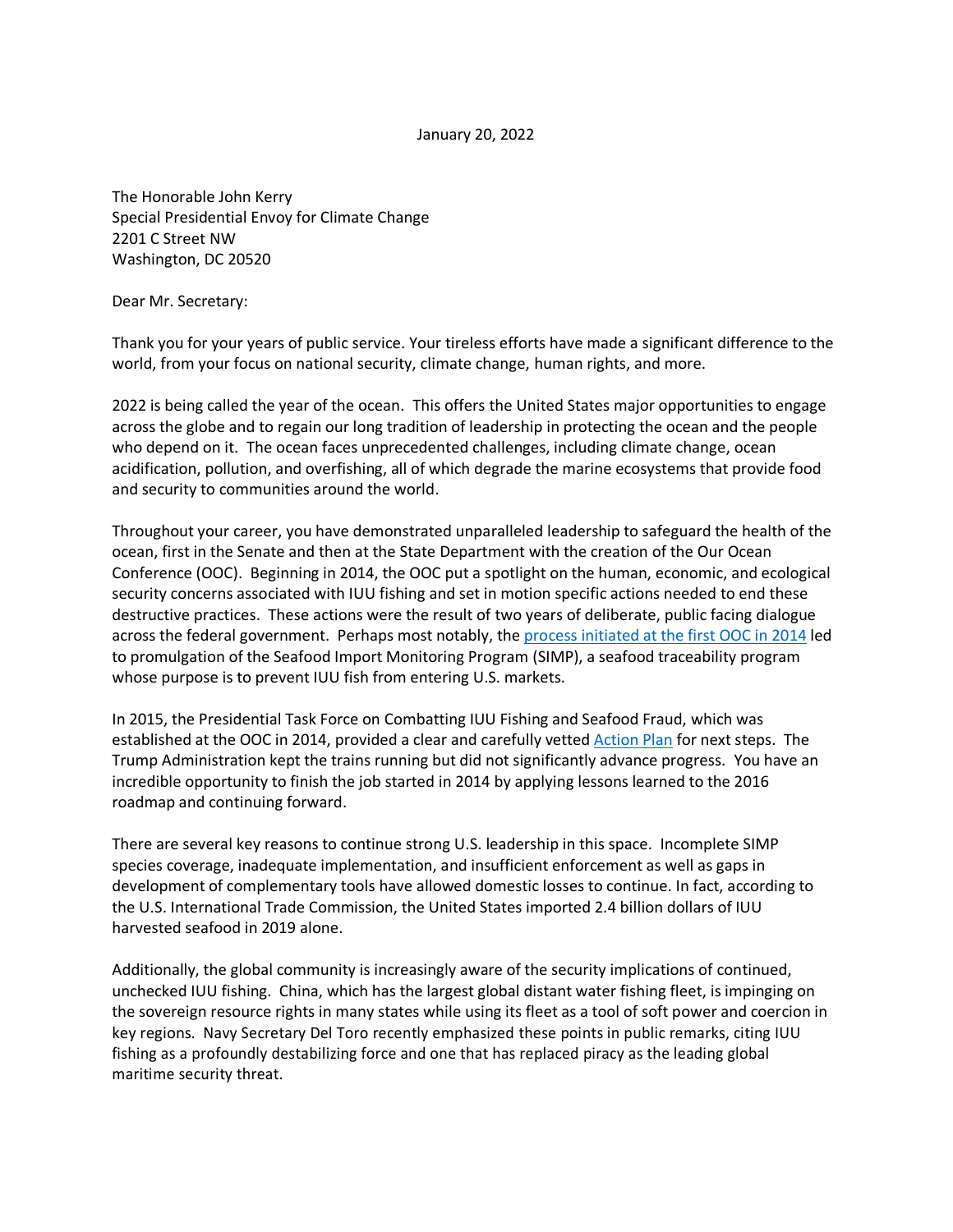The connection between forced labor, human rights violations at sea, and IUU fishing are clear and inextricably linked. And the challenge of climate change continues to increase, with predicted impacts hitting coastal states in the tropics hardest. As waters warm and ecosystems shift, it becomes harder for fisheries to rebound from overfishing, including as magnified by IUU fishing. Tropical regions also have the greatest overlap across sustainability, human rights, and geopolitical concerns.

The Biden Administration has an opportunity to finish the job to combat IUU fishing by ensuring full traceability and transparency in the global seafood supply chain. We ask you to build on your legacy of ocean leadership and make an announcement at the Our Ocean conference in April to put the United States back on track to fight IUU fishing, consistent with Biden Administration priorities. An executive order or presidential memo should:

**1. Exert White House level leadership**: The Biden Administration should provide Executive Office leadership and direction to the Interagency Working Group on IUU Fishing authorized by the Maritime SAFE Act, to expedite action and progress needed to combat IUU fishing and drive transparency and traceability throughout the supply chain.

**2. Close the U.S. market to all IUU seafood products by a specified date**: Ensure all seafood entering the U.S. market is fully traceable to verifiably legal sources by expanding the Seafood Import Monitoring Program (SIMP) to all species by a specified date or timetable.

**3. Improve Seafood Import Monitoring Program implementation and enforcement**: Improve SIMP operations and enforcement and establish a timebound, public process to provide directives and reporting requirements for SIMP enforcement, grounded in modern analytical tools.

**4. Update the U.S. government definition of IUU fishing and strengthen associated diplomatic mechanisms:** Require that the broader definition of IUU fishing, as defined by the UNFAO and established in U.S. law, is adopted throughout the U.S. government. This new definition would include vessels operating on the high seas and beyond territorial waters and would be interpreted to include human rights and labor violations. Such a process should establish the necessary diplomatic mechanisms, tools, and political will to identify and then pressure bad actor nations, responsible for IUU fishing and human/labor rights violations in the seafood sector, to improve their fisheries and vessel management, oversight, and enforcement.

**5. Require transparency through AIS**: Require all U.S. flagged vessels above a certain size to have and continuously run AIS (automatic identification system) as the prerequisite for establishing a similar global standard to ensure transparency and meaningful enforcement by a specified date.

**6. Prioritize working with your interagency partners to stop forced labor and human rights abuses within seafood supply chains**: IUU fishing and human and labor rights abuses in the seafood sector are inextricably linked. The U.S. government must work simultaneously to tackle both sets of issues. Efforts should be made to work closely with interagency partners, including the Department of Homeland Security, the Department of Commerce, the Department of State, and the Department of Labor, to maximize and strengthen utilization of U.S. government tools and data in order to achieve full implementation of laws like Section 307 of the Tariff Act to prevent the import of seafood products produced through forced labor practices.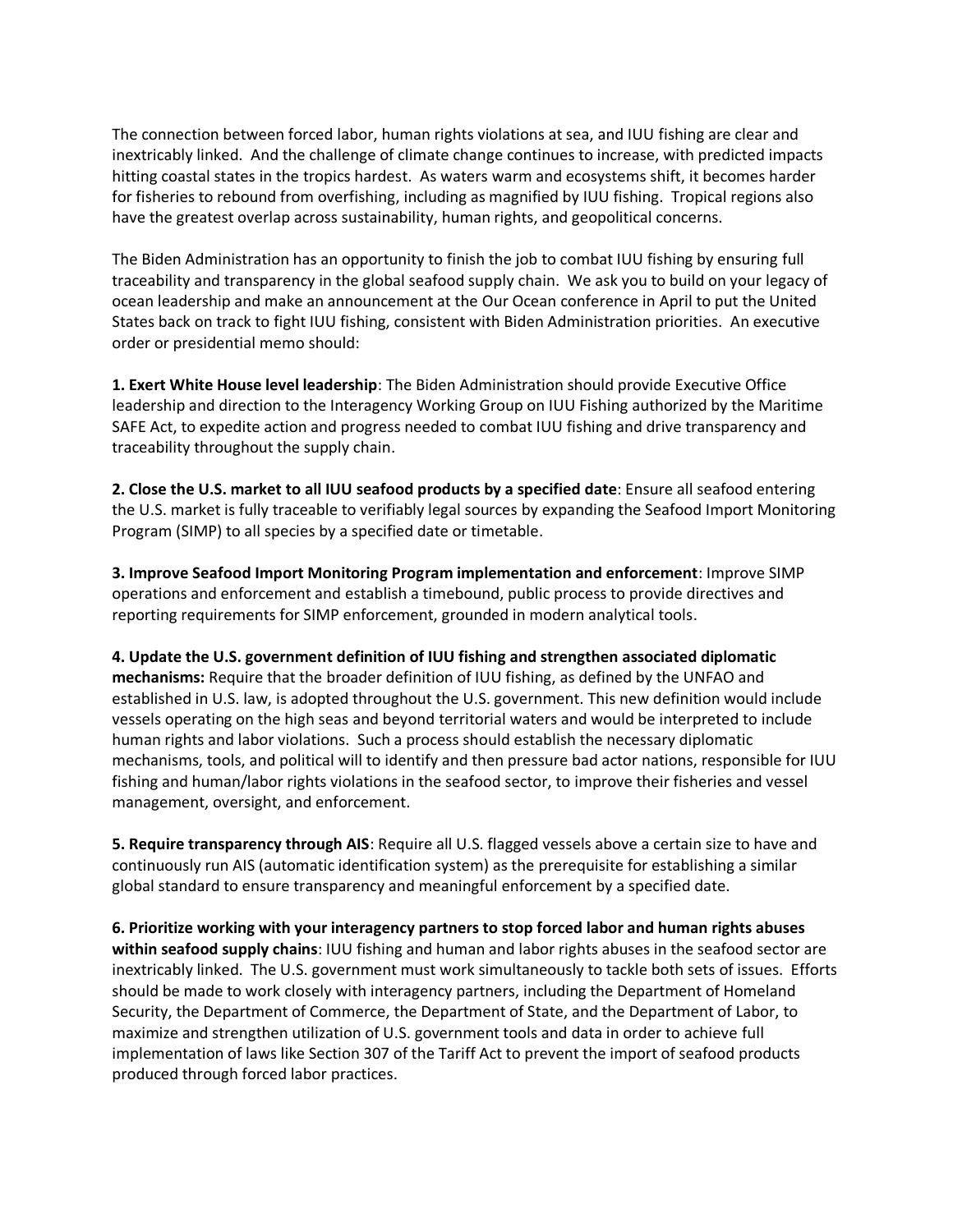There is broad bipartisan support for improving SIMP and related U.S. efforts to combat IUU fishing and human and labor rights abuses in the seafood sector. Leveraging U.S. market power is the most effective way for the United States to substantively address the challenges of IUU fishing and human and labor rights abuses in the seafood sector. Doing so will require the Administration to address the shortcomings noted above and capitalize fully on the landmark steps of the Obama Administration. To achieve this outcome, we hope the President will initiate the objectives outlined above by Executive Order or Presidential Memorandum for announcement at the Our Ocean Conference in April. Thank you for your continued leadership on these issues. We stand ready to help in any way that we can.

Sincerely,

Andrew Sharpless Chief Executive Officer Oceana

T D Fuzz Kitto Co-Director Be Slavery Free

James Roth Senior Vice President, Global Policy and Governance Conservation International

Charity Ryerson Executive Director Corporate Accountability Lab

Abigail Dillen President **Earthjustice** 

Steve Trent Founder and Chief Executive Officer Environmental Justice Foundation

Joan Eads Interim Executive Director FishWise

Joanna Ewart-James Executive Director and Co-Founder Freedom United

Tony Long Chief Executive Officer Global Fishing Watch

Jennifer (JJ) Rosenbaum Executive Director Global Labor Justice – International Labor Rights Forum (GLJ-ILRF)

John Hocevar Oceans Campaign Director Greenpeace USA

David Hammond Esq. Chief Executive Officer Human Rights at Sea

Mina Chiang Founder and Director Humanity Research Consultancy

Philippe Sion Managing Director, Forced Labor and Human **Trafficking** Humanity United Action

David McKean Interim Executive Director International Corporate Accountability Roundtable (ICAR)

Philip Langford President, US International Justice Mission

Julie Packard Executive Director Monterey Bay Aquarium